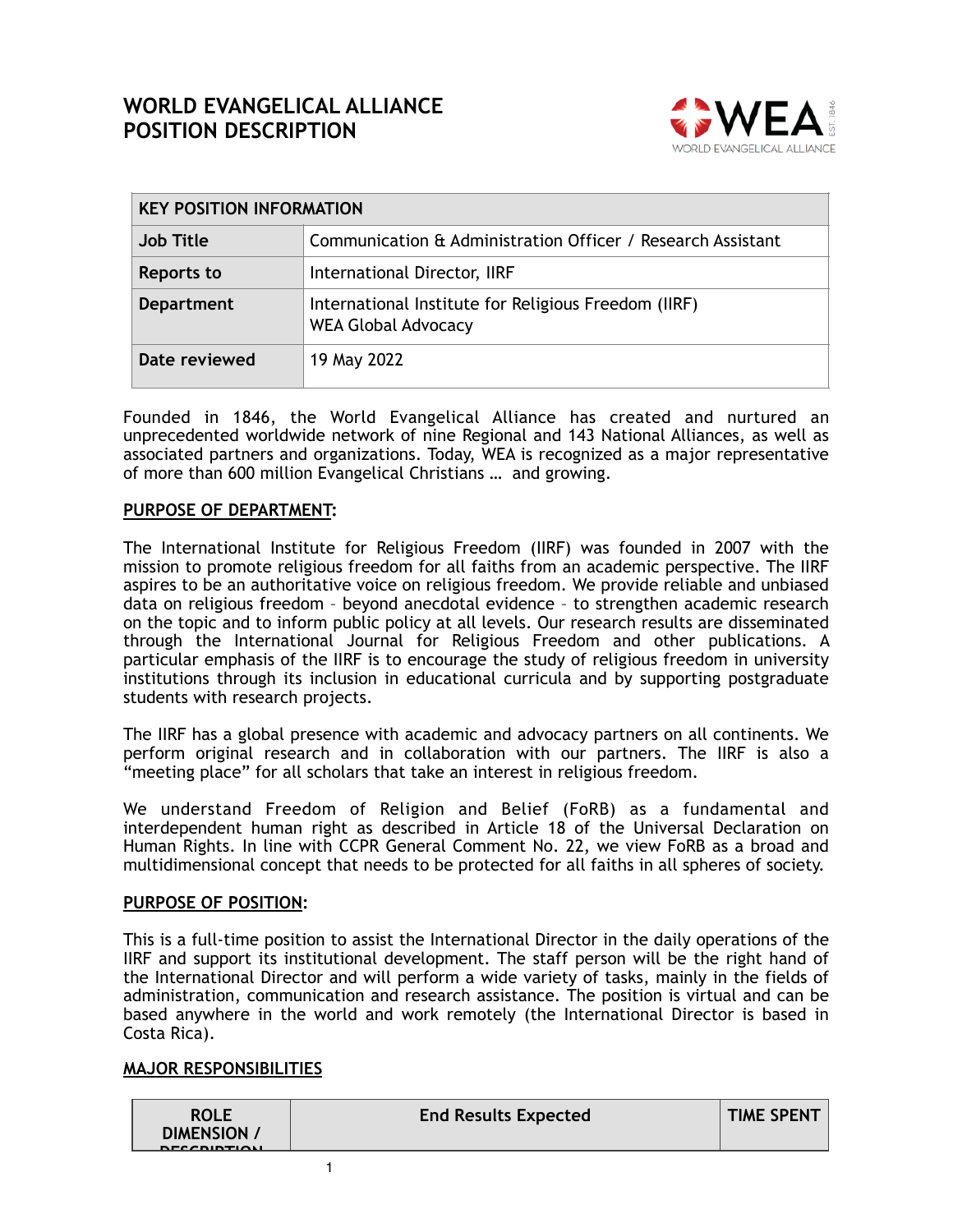| I. Administratio<br>n       | Coordinate the details of the activities of the<br>office such as meetings, travel, event hosting<br>based on the goals and objectives of the<br>office.<br>Support fundraising efforts of the IIRF.<br>Support the IIRF internships and fellows<br>programs by providing collaborators with<br>relevant documentation and keeping records<br>of agreements and reports.<br>Complete basic administrative tasks for office<br>administration including ordering supplies and<br>submitting invoices.<br>Email and calendar management.<br>Keep a watching brief on relevant engagement<br>opportunities for the IIRF.                                       | 30%  |
|-----------------------------|-------------------------------------------------------------------------------------------------------------------------------------------------------------------------------------------------------------------------------------------------------------------------------------------------------------------------------------------------------------------------------------------------------------------------------------------------------------------------------------------------------------------------------------------------------------------------------------------------------------------------------------------------------------|------|
| II. Communicatio<br>n       | Issue periodic newsletters and press releases.<br>Plan and manage webinars.<br>Be the liaison with partner organizations of<br>the IIRF.<br>Prepare PowerPoint presentations and other<br>promotional materials.<br>Attend meetings and events, represent IIRF<br>and report on meetings.<br>Contribute to filming, video editing,<br>subtitling, and publishing on IIRF social media<br>channels.<br>Social media planning, engagement,<br>monitoring and evaluation.<br>Document editing, reviewing and layout<br>design.<br>Maintaining the constituency, partner and<br>diplomat contacts up-to-date.<br>Provide support in virtual and in-person event | 35%  |
| III. Research<br>assistance | News monitoring<br>Data entry<br>Data gathering (desk research)<br>Develop bibliographies<br>Develop summaries of research articles<br>Format papers for conferences and journals.<br>Editing and proofreading of publications.<br>Other editorial tasks.                                                                                                                                                                                                                                                                                                                                                                                                   | 35%  |
|                             |                                                                                                                                                                                                                                                                                                                                                                                                                                                                                                                                                                                                                                                             | 100% |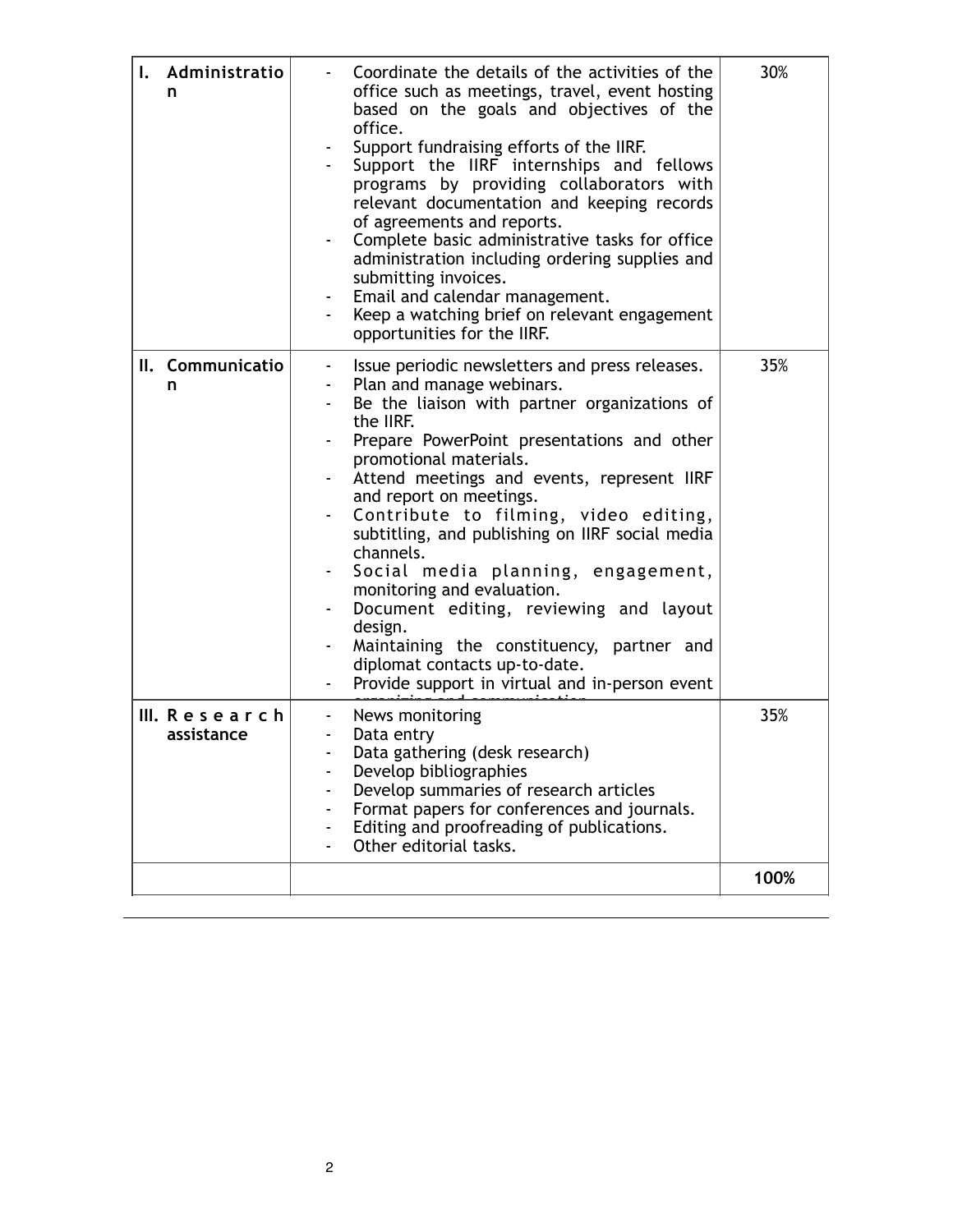## **Knowledge, Skills, Abilities:**

*(The following knowledge, skills, and abilities may be acquired through a combination of formal schooling, self-education, prior experience, or on-the-job training.)*

| <b>Education</b>   | Bachelor's degree in any of the social Essential<br>sciences                                                                                                                                                        |           |
|--------------------|---------------------------------------------------------------------------------------------------------------------------------------------------------------------------------------------------------------------|-----------|
|                    | Master's degree in any of the social sciences<br>$\overline{\phantom{0}}$                                                                                                                                           | Preferred |
| Knowledge & Skills | Proficiency in English (native speaker Essential<br>preferred)                                                                                                                                                      |           |
|                    | Highly Organized: Gifted in Administration,<br>and detailed work                                                                                                                                                    |           |
|                    | Excellent Communicator: Both in written and<br>oral communication using various methods<br>and tools including social media for the IIRF<br>and coordination with WEA communication<br>department on press releases |           |
|                    | Flexible and Adaptable: Handles high<br>pressure situation with calm and wisdom, is<br>willing to be involved in a wide variety of<br>tasks, and is a problem solver who work<br>autonomously.                      |           |
|                    | High Level of Discretion: Due to the<br>confidentiality of our work this is paramount.                                                                                                                              |           |
|                    | Affinity for Technology: Proficient in<br>communication and administrative software<br>and the ability to learn new software easily.                                                                                |           |
|                    | Affinity for Academia: Interest in academic                                                                                                                                                                         |           |
|                    | Proficiency in any other major language Preferred<br>(Mandarin, French, Spanish, German).                                                                                                                           |           |
|                    | Proficient in communications and office<br>software (e.g. Microsoft Office suite)                                                                                                                                   |           |
| <b>Experience</b>  | Experience in multi-cultural settings                                                                                                                                                                               | Essential |
|                    | Experience in communication and/or<br>research.                                                                                                                                                                     |           |

- Experience in digital communication tools.